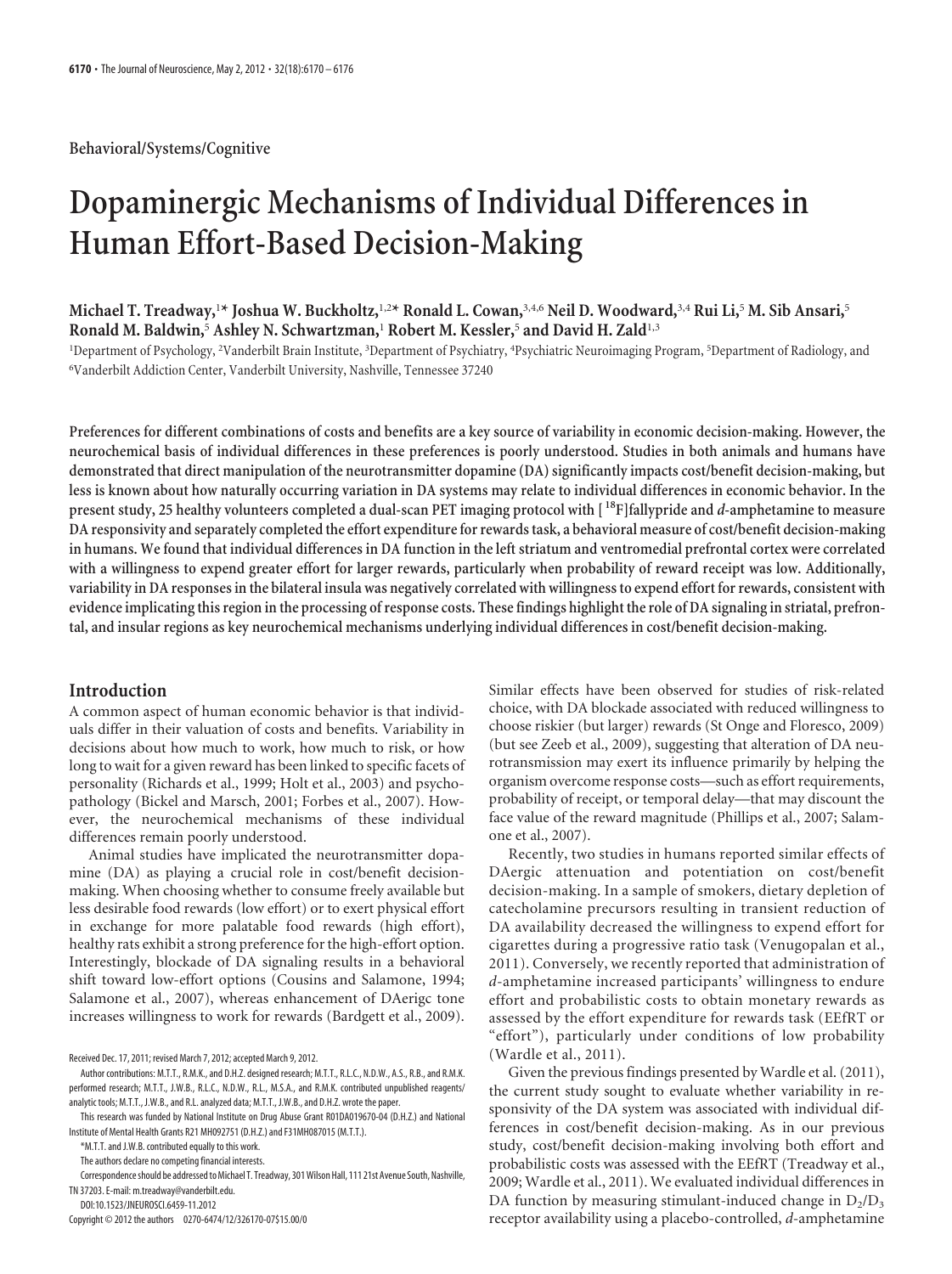### **Table 1. Sample demographics**

| Sex                                      | 52% female, 48% male                                      |
|------------------------------------------|-----------------------------------------------------------|
| Race                                     | 76% Caucasian, 16% Asian-American,<br>8% African American |
| Age (years)                              | Average, 21.8; range, 18-29                               |
| Recent tobacco use (past 6 months)       | $0\%$                                                     |
| Recent alcohol use (past 6 months)       | 56%                                                       |
| Recent alcohol use (average consumption) | 3 drinks per week ( $\pm$ 4.8)                            |
| Recent cannabis use (%)                  | 12%                                                       |
| Recent stimulants use (%)                | 0%                                                        |
| Recent hallucinogen use (%)              | 0%                                                        |
| Recent sedatives or opioid use (%)       | 0%                                                        |
| Past alcohol use                         | 80%                                                       |
| Past alcohol (average consumption)       | 4.6 drinks per week ( $\pm$ 5.8)                          |
| Past cannabis use (%)                    | 24%                                                       |
| Past stimulants use (%)                  | 4%                                                        |
| Past hallucinogen use (%)                | 4%                                                        |
| Past sedative or opioid use (%)          | 0%                                                        |
|                                          |                                                           |



Figure 1. Schematic diagram of a single trial of the EEfRT. *A*, Trials begin with a 1s fixation cue. *B*, Subjects are then presented with a 5 s choice period in which they are given information regarding the reward magnitude of the high-effort option and the probability of receiving a reward. C, The 1s "ready" screen. D, Subjects make rapid button presses to complete the chosen task and watch a virtual "bar" on the screen that fills up as they progress to their completion goal. E, Subjects receive feedback on whether they completed the task.*F*, Subjects receive feedback as to whether they received any money for that trial.

challenge paradigm in conjunction with a dual-scan, PET imaging protocol with the  $D_2/D_3$ -specific ligand  $[$ <sup>18</sup>F]fallypride.

## **Materials and Methods**

*Study design.* The goal of the current study was to evaluate how variability in DA function was associated with individual differences in cost/benefit decision-making preferences. Subjects completed three testing sessions. The first two sessions involved completing a PET scan while receiving either a pill placebo or *d*-amphetamine challenge. During the third testing session, subjects completed the EEfRT. Importantly, subjects were not under the influence of *d*-amphetamine when completing the EEfRT. This design allowed us to assess how differences in DA system responsivity were associated with basal variation in cost/benefit preferences.

*Participants.* Twenty-five participants (52% female) were studied as part of an ongoing investigation of individual differences in striatal and extrastriatal DA function. All participants were medically and psychiatrically healthy adults, 19 –29 years of age. After initial screening, subjects were given an interview of their medical history and a structured psychiatric interview (Structured Clinical Interview for DSM Disorders for the Non-Patient). Subjects were excluded if they had any history of substance abuse, current tobacco use, and use of psychostimulants (excluding caffeine) more than twice in the subject's lifetime or at all in the past 6 months, any psychotropic medication for the past 6 months other than occasional use of benzodiazepines for sleep, history of psychiatric illness, significant medical condition, or any condition that would interfere in PET or magnetic resonance imaging (MRI) studies (e.g., extreme obesity, claustrophobia, cochlear implant, metal fragments in eyes, cardiac pacemaker, neural stimulator, metallic body inclusions or other metal implanted in the body, and pregnancy). Participants were also excluded if they had any contra-indications for receiving *d*-amphetamine (abnormal EKG, hypertension). Subjects who reported recent use (within the past 6 months) of tobacco products were excluded. Subjects who reported recent use of alcohol or marijuana were allowed to continue in the study, provided that they abstained from any use of these substances until the study was complete. Urine drug screens were used to confirm drug abstinence over the course of the study. Behavioral data from seven participants in the current study were reported previously (Treadway et al., 2009). A summary of subject demographics is presented in Table 1.

*EEfRT.* The EEfRT is a multi-trial game in which participants are given an opportunity on each trial to choose between two different task difficulty levels to obtain varying monetary rewards (Fig. 1). A detailed description of the task has been published previously (Treadway et al., 2009). Briefly, each trial presents the subject with a choice between a "hard task " (high-effort option) and an "easy task " (low-effort option), which require different amounts of speeded manual button pressing. The easy task required 30 button presses with the subject's dominant-hand index finger in 7 s, and the hard-task required 100 button presses in 21 s with the subject's non-dominant pinky finger. For easy-task choices, subjects were eligible to win the same amount, \$1.00, on each trial if they successfully completed the task. For hard-task choices, subjects were eligible to win higher amounts that varied per trial within a range of \$1.24

to \$4.30 ("reward magnitude"). Subjects were not guaranteed to win the reward if they completed the task; some trials were "win" trials, in which the subject received the stated reward amount for the chosen task, whereas others were "no-win" trials, in which the subject received no money for that trial. To help subjects determine which trials were more likely to be win trials, subjects were provided with accurate probability cues at the beginning of each trial. Trials had three levels of probability: "high," 88% probability of being a win trial; "medium," 50%; and "low," 12%. Probability levels always applied to both the hard task and easy task, and there were equal proportions of each probability level across the experiment.

*PET image acquisition.* Protocols for PET im-

age acquisition and analysis have been published previously (Buckholtz et al., 2010a,b). All PET images were acquired using  $\begin{bmatrix} {}^{18}\text{F} \end{bmatrix}$ fallypride  $\begin{bmatrix} (S)-N-[(1-\text{ally}l-2-py \text{rrolidinyl}) \end{bmatrix}$ 

 $[(S)-N-[$ (1-allyl-2-pyrrolidinyl) methyl]-5-(3-[ 18F]fluoropropyl)-2,3-dimethoxybenzamide], a substituted benzamide with very high affinity to  $D_2/D_3$  receptors (Mukherjee et al., 2005). The use of  $[$ <sup>18</sup>F]fallypride in the present context is critical in that, unlike other  $D_2/D_3$  ligands,  $[$ <sup>18</sup>F]fallypride allows stable estimates of D2-like binding in both striatal and extrastriatal regions (Mukherjee et al., 2002; Christian et al., 2004). It thus provides a unique ability to simultaneously examine human DA function in both cortical and striatal areas involved in cost/benefit decision-making. Previous work has demonstrated good test–retest reliability of [ 18F]fallypride measurements of non-displaceable binding potential ( $\rm BP_{ND}$ )—a computed estimate of the number of available  $D_2/D_3$  receptors—in both striatal and prefrontal areas (Mukherjee et al., 2002). Each subject received two  $\rm [~^{18}F]$  fallypride scans: the first was a baseline placebo scan, and the second scan occurred on a separate day and was performed while the subject received a 0.43 mg/kg oral dose of *d*-amphetamine. Scans were not counterbalanced for several reasons. First and foremost, our study was designed to assess individual differences, and thus it was optimal to keep all aspects of the study design constant across subjects. Counterbalancing would require additional statistical control and would lower statistical power. Moreover, counterbalancing would impair maintenance of blinding, because most subjects receiving *d*-amphetamine during the first scan would be aware of receiving placebo for the second scan. Finally, conducting the *d*-amphetamine scans on the first scan day requires additional time between scan days, which is problematic for scheduling female participants, who were scheduled so as to ensure that both scans were conducted in the early follicular phase of their menstrual cycle for both scanning days. All PET scans were acquired on a GE Discovery STE system manufactured by GE Healthcare located at Vanderbilt University Medical Center.  $[$ <sup>18</sup>F]Fallypride was produced in the radiochemistry laboratory attached to the PET unit, following synthesis and quality-control procedures de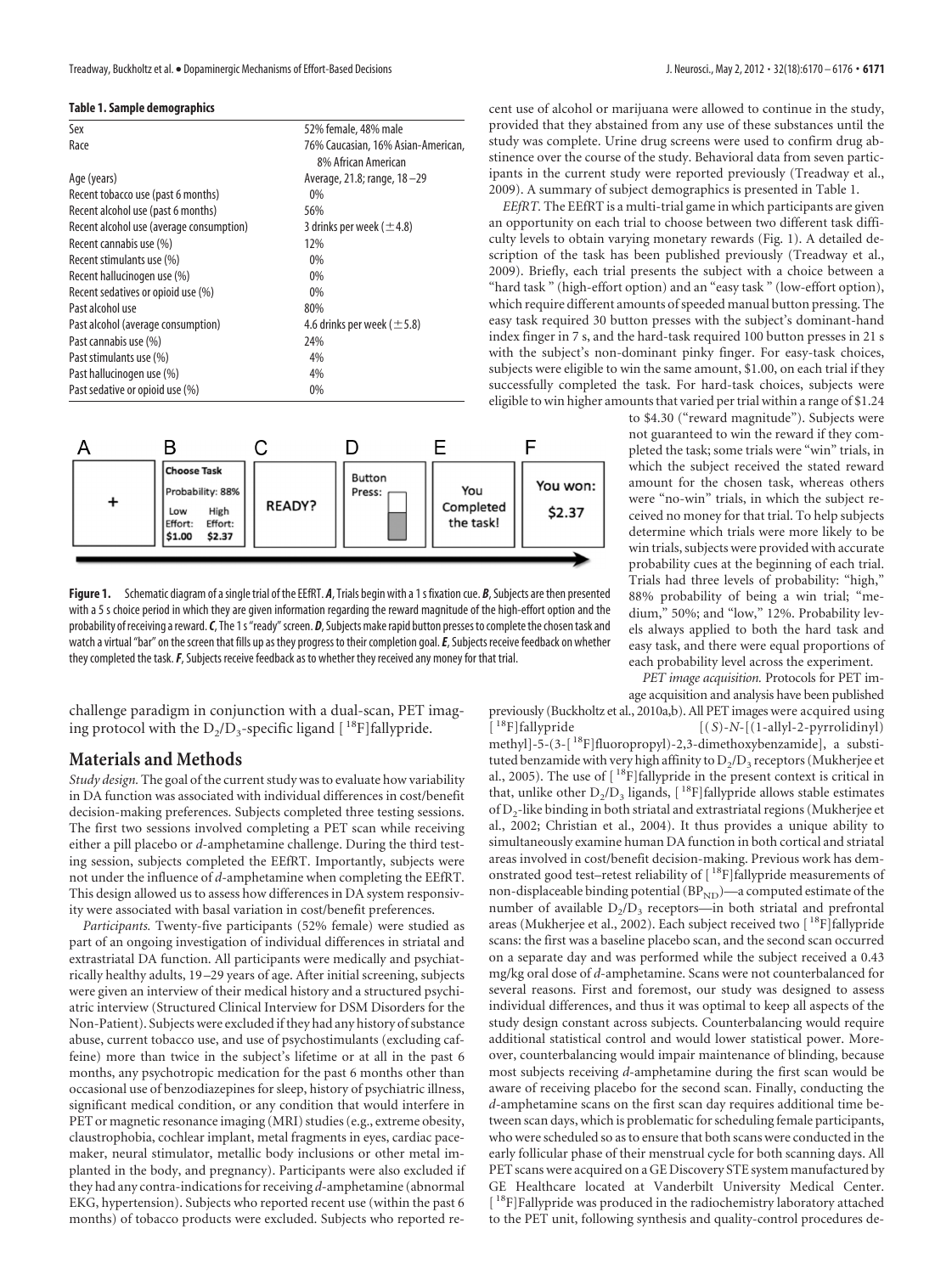scribed by the Food and Drug Administration (IND 47,245). Scans were timed to start 3 h after *d*-amphetamine administration, which was timed to coincide with the period of peak plasma *d*-amphetamine. 3-D emission acquisitions scans were performed after a 5.0 mCi slow bolus injection of [<sup>18</sup>F]fallypride (specific activity > 3000 Ci/mmol). Serial scans were started simultaneously with the bolus injection of  $[$ <sup>18</sup>F]fallypride and were obtained for  $\sim$ 3.5 h, with two 15 min breaks for subject comfort. Low-dose computed tomography scans were collected for attenuation correction before each of the three emissions scans.

*PET image processing.* Each subject's serial PET scans were first corrected for motion across scanning periods using a mutual information-based rigid-body algorithm (Wells et al., 1996; Maes et al., 1997). Regional  $D_2/D_3$  BP<sub>ND</sub> was calculated on a voxelwise basis using the full (four compartment) reference tissue method (Lammertsma et al., 1996), with cerebellum chosen as the reference region because of its relative lack of  $D_2/D_3$  receptors (Hall et al., 1994). We used the full model rather than a simplified reference region model because of concerns that have been raised previously about applying the simplified model to high-affinity ligands (Votaw et al., 1993). Using the full reference region method, we have shown near-perfect ( $r = 0.99$ ) correlation with modeled estimates using a metabolitecorrected plasma input function (Kessler et al., 2000). Although this approach is slower com-

putationally than the simplified (three parameter) tissue reference method, the two methods show nearly identical estimates of binding potential, and we have observed excellent convergence of modeled fits in regions with both high and low  $D_2/D_3$  receptor levels. Voxelwise kinetic modeling was executed using Interactive Data Language (RSI).

Each participant's  $BP_{ND}$  image was aligned with their T1-weighted MRI based on coregistration of the weighted average of the PET dynamic scans to the MRI using a mutual information-based rigid-body algorithm (Wells et al., 1996; Maes et al., 1997). Before group analyses, a composite binding potential image was created for each PET scan and warped to Montreal Neurological Institute (MNI) space using a non-rigid-body coregistration (Rohde et al., 2003). The transformation matrix from this warping was then applied to the  $BP_{ND}$  statistical parametric maps (SPM) to bring them into MNI space. Using the "imcalc " routine as implemented in SPM5, voxelwise maps of the percentage change in  $D_2/D_3$  BP<sub>ND</sub> (% $\Delta BP_{ND}$ ) across the amphetamine- and placebo-day scans were created for each subject, providing an index of stimulant-induced DA responsivity. Voxelwise % $\Delta BP_{ND}$  maps were inspected for any regions showing  $\% \Delta BP_{ND}$   $>$  50%, which could arise as a result of misalignment across scan days. One subject showed evidence of this in a few voxels near the boundary of the putamen and insula. Because the insula was among the areas showing statistically significant effects, we analyzed the data both with and without these voxels for the subject included in the analysis. The results were significant in both cases, and we report the lower magnitude effect (with those voxels excluded) below.

*Statistical methods.* The primary dependent variable of the EEfRT is the proportion of high-effort choices made by each individual throughout the session. The effects of different levels of reward magnitude, probability, and expected value (reward magnitude  $\times$  probability) on the likelihood of making a hard-effort choice during the EEfRT were estimated using a single generalized estimating equation (GEE) (Zeger and Liang, 1986). The relationship between individual differences in choice behavior and variability in % $\Delta BP_{ND}$  was assessed on a voxelwise basis using a multiple regression analysis as implemented in SPM5, with proportion of high-effort options as the primary independent variable and subject age



Figure 2. Relationship between proportion of high-effort choices during low-probability (12%) trials and DA responses. A, SPM depicting voxels showing significant positive correlation between DA responses in left caudate and vmPFC and proportion of high-effort choices during low-probability trials. *B*, SPM depicting voxels showing significant positive correlation between DA responses in left vlPFC and temporal cortex and proportion of high-effort choices during low-probability trials.*C*, Scatter plot of proportion high-effort choices during 12%trials andDAresponses in vmPFC*D*, Scatter plot of proportion high-effort choices during 12% trials and DA responses in left caudate. Visualization threshold reflects correction for multiple comparisons, *t*  $>$  2.5, *k*  $>$  35.

|                                                 | Peak coordinates |       |       | Peak    | Cluster size | Cluster <i>p</i> |
|-------------------------------------------------|------------------|-------|-------|---------|--------------|------------------|
| Region                                          | Χ                | у     | Z     | Z-score | (k)          | value (corr.)    |
| <b>Positive correlations</b>                    |                  |       |       |         |              |                  |
| All trials                                      |                  |       |       |         |              |                  |
| Low-probability trials                          |                  |       |       |         |              |                  |
| vmPFC                                           | 20               | 47    | $-18$ | 3.67    | 80           | < 0.001          |
| Left caudate                                    | $-8$             | 10    | 14    | 3.45    | 71           | < 0.001          |
| <b>vIPFC</b>                                    | $-48$            | 18    | 6     | 3.13    | 44           | 0.005            |
| Inferior temporal gyrus                         | $-56$            | $-18$ | $-22$ | 4.13    | 41           | 0.018            |
| Negative correlations                           |                  |       |       |         |              |                  |
| All trials                                      |                  |       |       |         |              |                  |
| Left anterior insula                            | $-24$            | 22    | 10    | 5.55    | 206          | < 0.001          |
| Right anterior insula<br>Low-probability trials | 44               | 10    | $-2$  | 3.41    | 50           | 0.022            |

and gender included as covariates. We tested for regions showing both positive and negative correlations with proportion of high-effort options. Whole-brain correction for multiple comparisons was achieved using a cluster-extent correction procedure as implemented in SPM5. Only results surviving cluster correction (  $p_{\rm cluster} < 0.05)$  are reported. Because  $[$ <sup>18</sup>F]fallypride  $BP_{ND}$  values exhibit significant variability across different regions [e.g., striatum vs prefrontal cortex (PFC)], we used variance estimates at the voxelwise level rather than the pooled variance used in typical parametric analyses (Dagher et al., 1998). Once significant clusters were identified, clusterwise % $\Delta BP_{ND}$  values were extracted and entered into SPSS 19.0 for additional analysis.

*Planned analyses.* Given the results of our previous study suggesting that the direct effect of *d*-amphetamine on EEfRT task performance was strongest for low (12%) probability trials (Wardle et al., 2011), our first analysis was to identify associations between  $\% \Delta BP_{ND}$  and the proportion of high-effort choices during low-probability trials. This condition requires willingness to pursue rewards when facing both effort and probability costs. This was followed by an exploration of the relationship between % $\Delta BP_{ND}$  and proportion of high-effort choices averaged across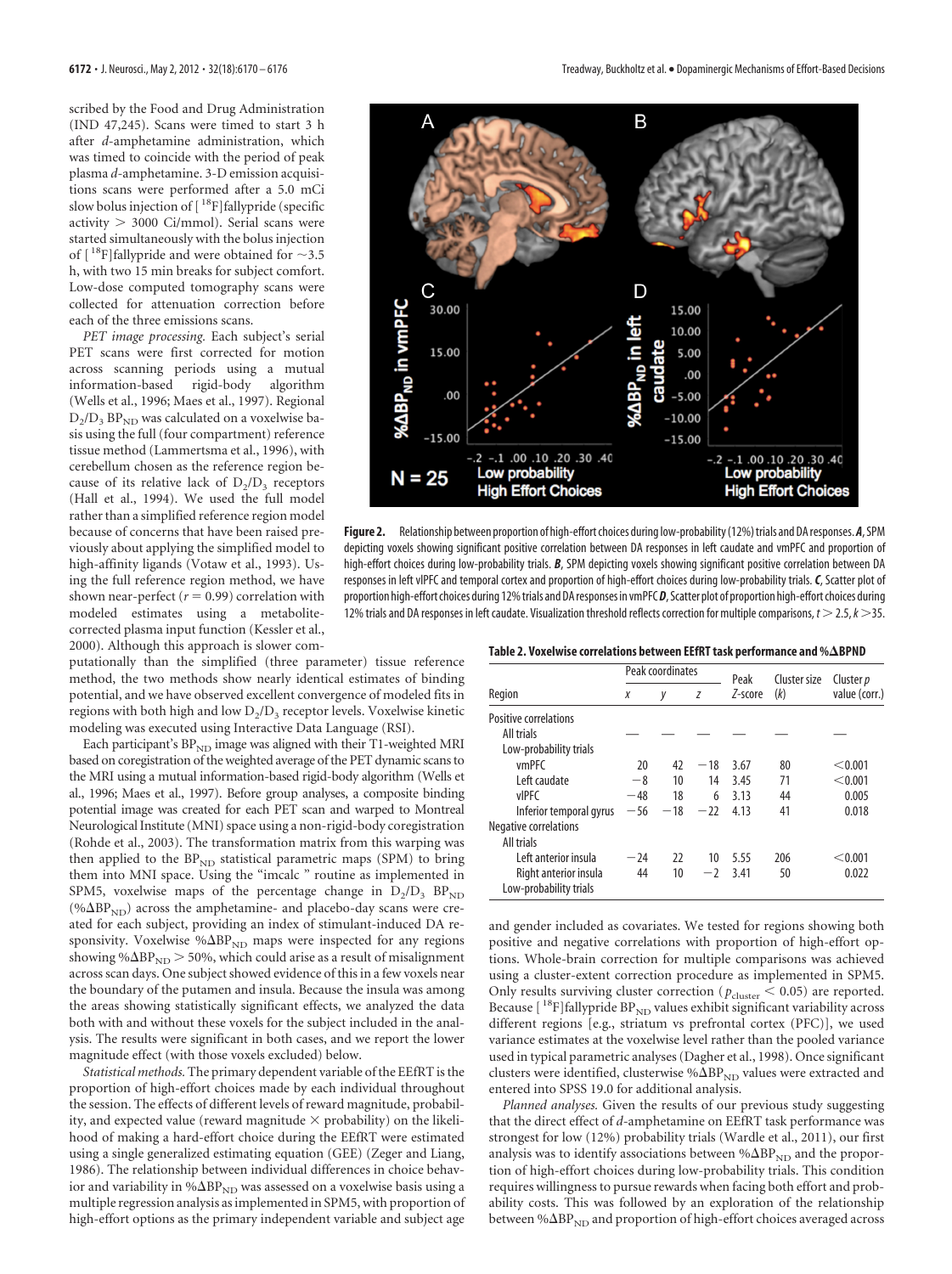Table 3. Baseline and after *d*-amphetamine (AMPH) BP<sub>ND</sub> in all identified regions **of interest**

|                   | Baseline BP <sub>ND</sub> |      | AMPH BP <sub>ND</sub> |      |                    |                |
|-------------------|---------------------------|------|-----------------------|------|--------------------|----------------|
| Region            | Mean                      | SD   | Mean                  | SD   | % $\Delta BP_{ND}$ | <i>p</i> value |
| Left caudate      | 15.33                     | 0.02 | 14.50                 | 1.61 | $-5.61%$           | 0.00034        |
| <b>vmPFC</b>      | 0.72                      | 0.16 | 0.70                  | 0.17 | $-1.92%$           | 0.29573        |
| vIPFC             | 0.67                      | 0.12 | 0.62                  | 0.14 | $-7.58%$           | 0.00080        |
| Inferior temporal | 1.13                      | 0.21 | 1.08                  | 0.22 | $-4.15%$           | 0.01077        |
| gyrus             |                           |      |                       |      |                    |                |
| Left insula       | 3.81                      | 0.46 | 3.46                  | 0.48 | $-9.23%$           | 0.00003        |
| Right insula      | 0.97                      | 0.13 | 0.90                  | 0.14 | $-6.83%$           | 0.00162        |



**Figure 3.** Relationship between total proportion of high-effort choices and DA responses in bilateral insula. *A*, SPM depicting voxels showing significant inverse correlation between DA responses in bilateral insula and overall proportion of high-effort choices. *B*, Scatter plot of DA responsivity in left insula and proportion of high-effort choices.*C*, Scatter plot of DA responsivity in right insula and proportion of high-effort choices. Visualization threshold reflects correction for multiple comparisons, *t* - 2.5,*k*  $>$ 35. Note that regression analyses are still significant when high-influence subject is removed (left,  $b = -0.64$ ,  $p = 0.001;$ right,  $b = -0.53$ ,  $p = 0.014$ ). R, right; color bar indicates *t* value.

all probability levels, which examines individual differences in response to effort costs alone.

# **Results**

## **Behavioral results**

All subjects chose a combination of high-effort and low-effort options (mean  $\pm$  SD proportion of high-effort choices, 0.43  $\pm$ 0.11). A single GEE model was used to test the effects of reward magnitude, probability, and expected value on choice behavior. Consistent with previous results using the EEfRT (Treadway et al., 2009; Wardle et al., 2011), each of these variables was a significant, independent predictor of choice behavior: reward magnitude,  $b = 0.69$ ,  $p = 0.001$ ; probability,  $b = 1.03$ ,  $p = 0.021$ ; expected value,  $b = 1.16$ ,  $p = 0.016$ .

## **DA sensitivity and EEfRT performance: low-probability trials only**

Based on our previous work indicating that the effects of *d*-amphetamine on EEfRT task behavior were strongest for low-probability trials (in which subjects have to overcome costs related to both effort and low probability), we first explored associations between *d*- amphetamine-induced DA responses and proportion of high-effort choices during lowprobability trials only. This analysis revealed a strong positive association between % $\Delta BP_{ND}$  in left caudate ( $x = -8$ ,  $y = 10$ ,  $z = 14$ , peak *Z*-score = 3.45,  $k = 71$ ,  $p_{\text{cluster}} < 0.001$ ; all coordinates are given in the imaging space of the Montreal Neurological Institute (MNI), primarily encompassing the pre-commissural and postcommissural dorsal portion of this structure. In addition, high-effort choices were positively correlated with  $% \triangle BP_{ND}$  within a prefrontal network comprising bilateral ventromedial PFC (vmPFC)  $(x = 20,$ 

 $y = 42$ ,  $z = -18$ , peak *Z*-score = 3.67,  $k =$ 80,  $p_{\text{cluster}} < 0.001$ ) and left ventrolateral PFC (vlPFC)  $(x = -48, y = 18, z = 6, peak$ *Z*-score = 3.13,  $k = 44$ ,  $p_{cluster} = 0.005$ ). We also observed a positive association between % $\Delta BP_{ND}$  in the left inferior temporal gyrus and high-effort choices ( $x = -56$ ,  $y = -18$ ,  $z = -22$ , peak *Z*-score = 4.13,  $k = 41$ ,  $p_{\text{clus}}$  $ter = 0.018$ ) (Fig. 2, Table 2). For each of these identified regions, the association between DA responses and high-effort choices was unchanged when the baseline  $BP_{ND}$  was included in the model as a covariate, thereby ruling out the possibility that the observed associations were attributable to individual differences in basal  $D_2/D_3$  binding as opposed to % $\Delta BP_{ND}$ . To assess the magnitude of stimulant-induced change in  $D_2/D_3$  $BP<sub>ND</sub>$  in these indentified areas, we tested the effects of *d*-amphetamine on BP<sub>ND</sub> within these regions. *d*-Amphetamine produced a significant decrease in  $BP_{ND}$  in left caudate  $(-5.6\%)$ , left vlPFC  $(-7.6\%)$ , and left temporal cortex  $(-4.2%)$  but not in vmPFC, which showed a nonsignificant decrease of  $-1.9\%$  (Table 3). No regions showed a significant inverse correlation between % $\Delta BP_{ND}$  and the proportion of higheffort trials during the low-probability trials.

## **DA sensitivity and EEfRT performance: all trials**

In addition to exploring just the lowprobability trials, we also examined whether there were any associations between DA responses and the proportion of high-effort choices averaged across all probability levels. When we tested for positive associations, we did not identify any clusters that survived correction for multiple comparisons. In the negative direction, overall proportion of high-effort choices showed a strong inverse relationship with  $% \Delta BP_{ND}$  in bilateral anterior insula (left:  $x = -24$ ,  $y = 22$ ,  $z = 10$ , peak *Z*-score = 5.55,  $k = 206$ ,  $p_{\text{cluster}} < 0.001$ ; right:  $x = 44$ ,  $y = 10$ ,  $z = -2$ , peak *Z*-score = 3.41,  $k = 50$ ,  $p_{\text{cluster}} = 0.022$ ), suggesting that greater DA sensitivity in these regions was associated with fewer high-effort (i.e., more low-effort) choices throughout the task (Fig. 3, Table 2). As above, we assessed whether the association between DA responsivity and high-effort choices was affected by the inclusion of baseline  $BP_{ND}$  and found that it was not. We also explored the effects of  $d$ -amphetamine on  $BP_{ND}$  in the insular regions and found that it produced significant decreases in  $BP_{ND}$  in both left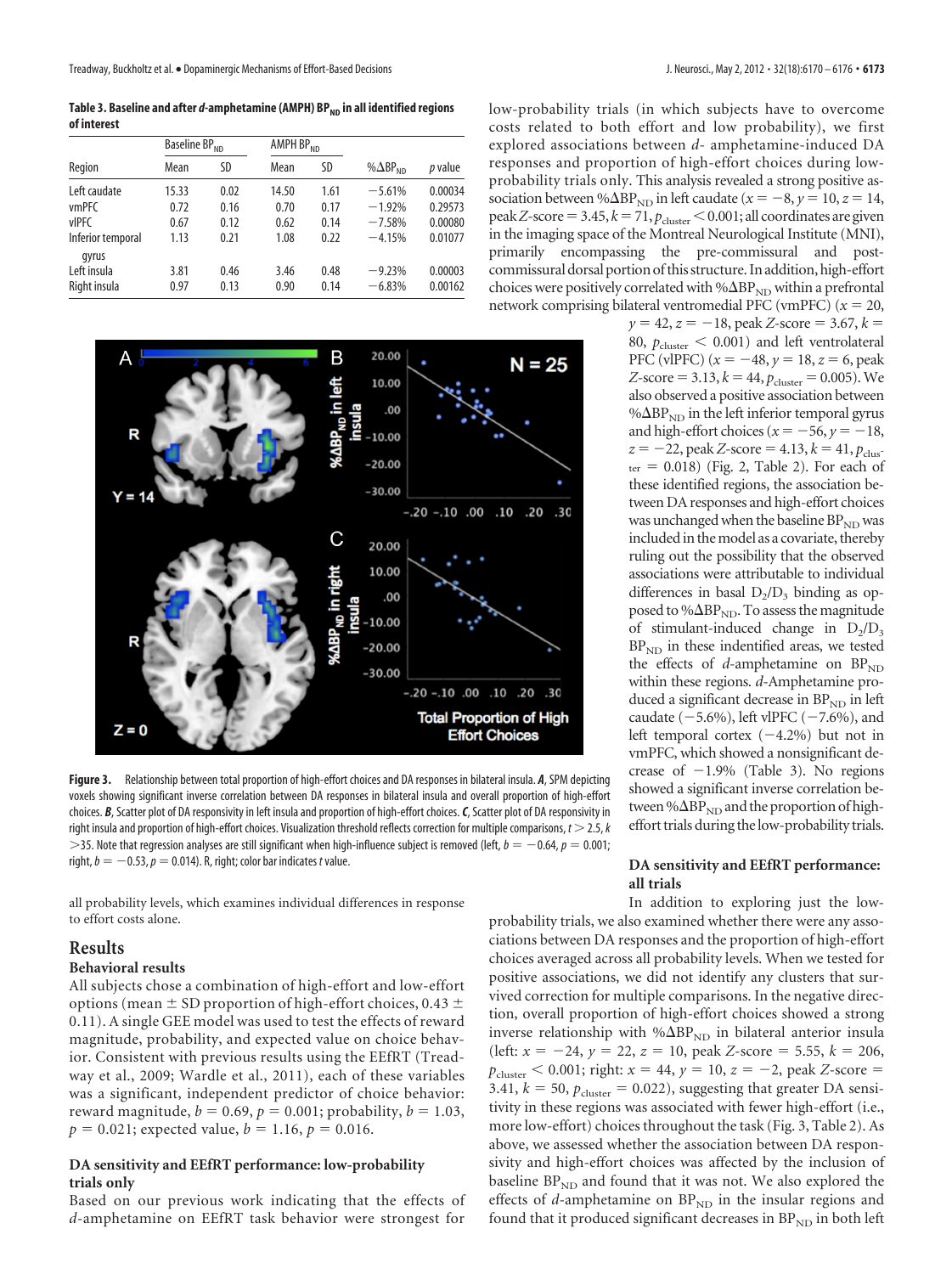**6174 •** J. Neurosci., May 2, 2012 • 32(18):6170 – 6176 Treadway, Buckholtz et al. • Dopaminergic Mechanisms of Effort-Based Decisions

**Table 4. Correlations and correlation comparisons for each probability level in all regions of interest**

| Region       | (Pearson's r) | Probability condition |           | Correlation comparisons<br>( <i>t</i> statistic) |           |           |  |
|--------------|---------------|-----------------------|-----------|--------------------------------------------------|-----------|-----------|--|
|              | 88%           | 50%                   | 12%       | 88 vs 50%                                        | 88 vs 12% | 50 vs 12% |  |
| Left caudate | $-0.24$       | 0.30                  | $0.69***$ | $2.11*$                                          | $3.5***$  | 1.67      |  |
| <b>vmPFC</b> | $-0.24$       | 0.09                  | $0.75***$ | 1.32                                             | $3.98***$ | $3.29***$ |  |
| Left vIPFC   | $-0.13$       | 0.27                  | $0.71***$ | 1.46                                             | $3.38***$ | $2.45*$   |  |
|              | $-0.21$       | 0.27                  | $0.64***$ |                                                  | 1.3       | $2.24*$   |  |
| Left insula  | $-0.48*$      | $-0.63**$             | $-0.24$   | $-0.689$                                         | 0.85      | 1.85      |  |
| Right insula | $-0.47*$      | $-0.46*$              | $-0.16$   | 0.52                                             | 0.91      | 0.59      |  |

 $*_{p}$  < 0.05,  $*_{p}$  < 0.01,  $*_{p}$  < 0.001.

and right insula, resulting in  $-9.2\%$  and  $-6.8\%$  changes, respectively (Table 3).

#### **Region of interest analysis across probability conditions**

Given that we identified different regions when we examined high-effort choices during low-probability trials only compared with high-effort choices averaged across all probability levels, we extracted estimates of % $\Delta BP_{ND}$  for all identified regions and examined their association with the proportion of high-effort choices for each level of probability (controlling for age and gender). In addition, we tested whether there was a statistically significant difference between correlations at different probability levels for each region of interest (Table 4). Consistent with our voxelwise approach, regions identified in our low-probability analysis (left caudate, vmPFC, left vlPFC, and left temporal cortex) showed significant differences in *r* values between the highand low-probability conditions. The same was true for *r* values compared between the low- and medium-probability conditions for all extrastriatal areas. In contrast, regions identified in our analysis of all trials (right and left insula) showed no significant differences in *r* values across any of the three probability levels.

#### **Discussion**

The present study provides novel evidence linking individual differences in DA responsivity to variation in human cost/benefit choice behavior. Positive associations between DA function and willingness to expend effort for larger rewards was strongest during low-probability trials, when subjects had to overcome both effort and probabilistic response costs. Two of the regions showing this association—the striatum and vmPFC—are known to be critically involved in multiple forms of cost/benefit decisionmaking (Hare et al., 2008; Botvinick et al., 2009; Croxson et al., 2009; Kable and Glimcher, 2009; McGuire and Botvinick, 2010). Interestingly, we also observed a strong inverse correlation between willingness to bear effort costs and DA responses in the bilateral insula. This pattern of findings suggests an important regional specificity in the relationship between DAergic function and individual differences in cost/benefit choice behavior.

## **DA sensitivity in a corticostriatal network positively predicts high-effort choices**

In animal models, robust evidence indicates that DA-releasing agents help increase an organism's tolerance of costs that may discount the face value of a reward, such as effort required (Salamone et al., 2007), probability of receipt (St Onge and Floresco, 2009), or temporal delay (Wade et al., 2000). Further emphasizing the role of DA in specifically mitigating response costs, research has demonstrated that, when effort or probability costs are low (e.g., effort requirements of an fixed ratio 1 schedule), the impact of DA manipulation is minimal. However, the consequences of either DA enhancement or attenuation increase dramatically as response requirements rise and reward probabilities decline (Salamone et al., 2001; St Onge and Floresco, 2009). Similarly in humans, the effects of *d*-amphetamine administration on processing of effort and probability costs during the EEfRT are greatest for low-probability trials (Wardle et al., 2011).

Consistent with these previous preclinical and human findings, we observed the strongest positive association between DA sensitivity and willingness to work more for rewards during lowprobability trials, when subjects were required to overcome the maximum combination of effort and probabilistic response costs. In this analysis, we observed that DA responses in left striatum, as well as left vlPFC and bilateral vmPFC, were associated with a higher proportion of high-effort choices. This corroborates previous findings suggesting that striatal DA function is critical for effort-related behavior (Salamone et al., 2007).

In contrast to striatal DA, the role of DA within both vmPFC and vlPFC has received relatively less attention. Some evidence suggests that vmPFC DA function may be similarly required to maintain effortful responding for rewards (Cetin et al., 2004), as well as motivated performance of cognitively demanding tasks (Winstanley et al., 2010). More broadly, the vmPFC has been heavily implicated in both human and nonhuman primate studies as a key region involved in value-based decision-making, in which the individual must choose across multiple cost/benefit options (Kable and Glimcher, 2009; Noonan et al., 2010). Similarly, a number of studies also support a role for vlPFC in reward-based decision-making (Sakagami and Pan, 2007; McGuire and Botvinick, 2010). The current findings suggest that DA function within these regions contributes to individual differences in cost/benefit decision-making.

## **Insula DA sensitivity positively predicts low-effort (fewer high-effort) choices**

Our study also identified the bilateral insula as a region in which greater DA responsivity was associated with more low-effort (i.e., fewer high-effort) options across all levels of probability. By averaging across probability levels, this analysis explored individual differences in sensitivity to effort expenditure alone. To our knowledge, the effects of DA depletion or enhancement in this region on motivated behavior have not been explored in animals. However, both lesion and neuroimaging studies highlight the importance of this structure in mediating motivation and cost/benefit decisionmaking. Functional MRI (fMRI) studies of reward learning have repeatedly highlighted bilateral anterior insula as an area involved in processing response costs (Kuhnen and Knutson, 2005; Knutson et al., 2007) as well as reward-dependent prediction errors (Pessiglione et al., 2006), which are generally thought to reflect phasic DA activity (Schultz, 2007). Neural activity in the insula during anticipation of losses has been found to predict subsequent acquisition of lossavoidance decision-making (Samanez-Larkin et al., 2008), and individuals with lesions to anterior insula show less sensitivity to changes in expected value during risk-based decision-making (Weller et al., 2009). Of particular note, a recent fMRI study exploring effort-based decision-making in humans found that increased bilateral insula activation was a strong predictor of choosing a low-effort option (Prévost et al., 2010). Although these studies do not directly assess DA function, it seems reasonable to speculate that these activation patterns may reflect, in part, DAergic signaling. The human insula receives relatively rich DA innervation (Gaspar et al., 1989) and expresses both  $D_1$ -like and  $D_2$ -like receptors (Hurd et al., 2001). On the whole, these data, together with the current findings, raise the intriguing possibility that the insula plays a key role in processing response costs and that DA signaling may contribute to this function.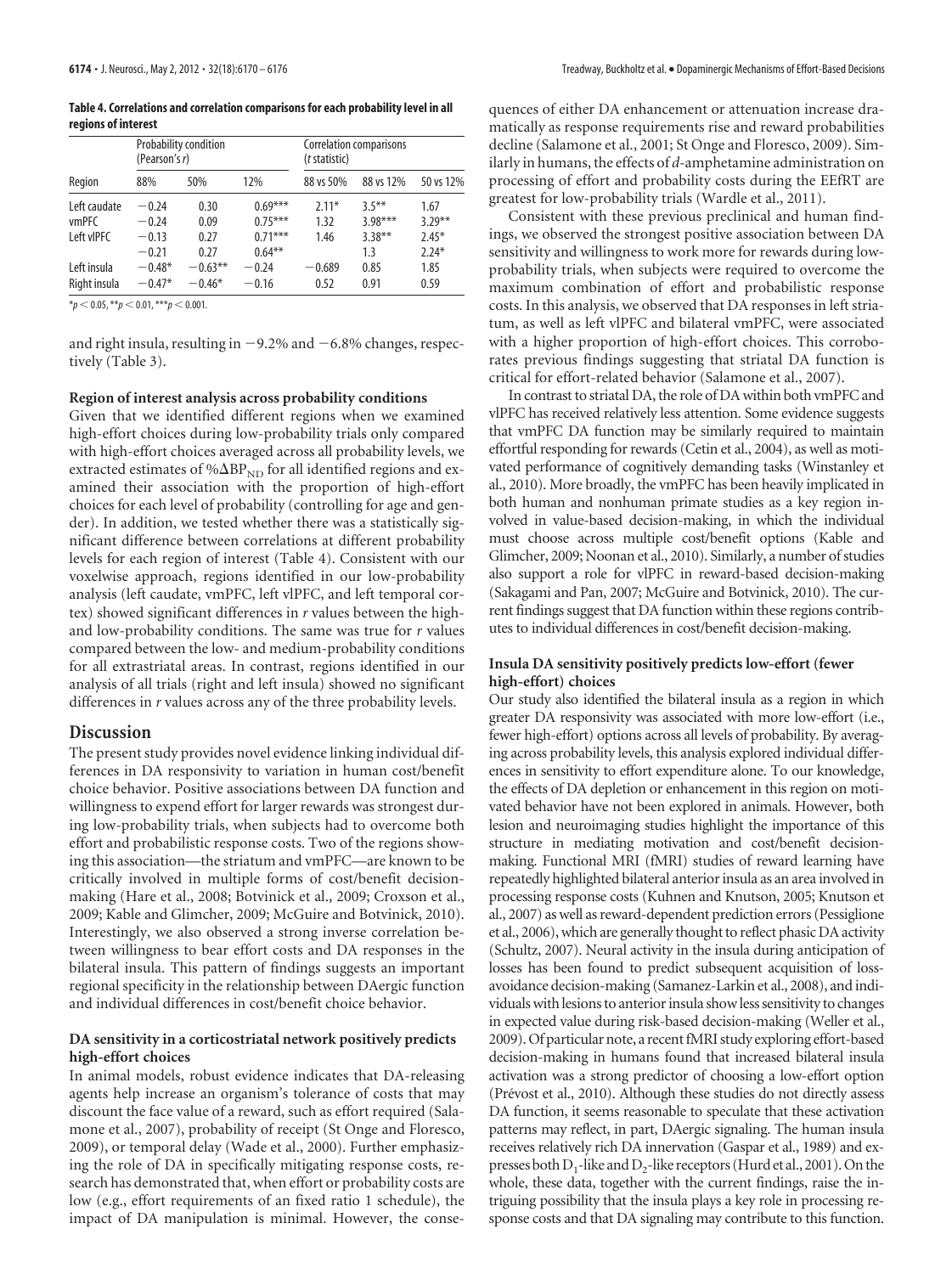In addition to elucidating relationships between regionally specific variation in DA responsivity and individual differences in human cost/benefit decision-making, the present findings may help to identify mechanisms relevant to reward processing deficits in psychopathology. Alterations in cost/benefit decisionmaking have been heavily implicated in psychiatric illnesses that are associated with disrupted DA function, including disorders of mood and addiction (Volkow et al., 2004; Treadway and Zald, 2011). Depressed patients and individuals with self-reported motivational anhedonia show reduced willingness to expend effort for monetary rewards (Treadway et al., 2009; Kurniawan et al., 2010; Cléry-Melin et al., 2011), and catecholamine depletion in humans decreased effortful responding for drug rewards (Venugopalan et al., 2011). These complimentary lines of research emphasize the importance of DA in the pathophysiology of symptomatic choice behavior in clinical populations.

#### **Limitations**

Several limitations of this study warrant mention. First, although our analytical approach was informed by a previous study exploring the effects of *d*-amphetamine on EEfRT performance (Wardle et al., 2011), the current study did not examine the effects of *d*amphetamine on EEfRT behavior in this sample; this would be of interest but would address a distinct question from the focus of the present work. A second potential concern is that the  $D_2/D_3$  receptor ligand used in this study,  $[$ <sup>18</sup>F]fallypride, is somewhat less sensitive to striatal DA release than [<sup>11</sup>C]raclopride (Morris and Yoder, 2007), which may have contributed to identifying fewer positive associations between EEfRT performance and DA responses in striatal regions than might be expected given past animal studies (Salamone et al., 2007). Nevertheless, studies have consistently indicated that [ 18F]fallypride is able to detect significant *d*-amphetamine-induced displacement within the striatum (Riccardi et al., 2006; Morris and Yoder, 2007; Cropley et al., 2008; Slifstein et al., 2010), and the magnitude of this release has repeatedly been found to show meaningful correlations with behavioral variables (Buckholtz et al., 2010a,b; Woodward et al., 2011). Another issue is the observation that between 12% and 50% of subjects appeared to show negative % $\Delta BP_{ND}$ , depending on the region evaluated. Negative % $\Delta BP_{ND}$ indicates an increase in  $D_2/D_3$  receptor availability after *d*-amphetamine, which is inconsistent with the predicted effects of the drug. However, the presence of negative  $% \Delta BP_{ND}$  is common in past PET imaging studies across different ligands and regions, making it unlikely to reflect purely methodological error (Volkow et al., 1997; Drevets et al., 2001; Leyton et al., 2002; Abi-Dargham et al., 2003; Martinez et al., 2003). More likely, this reflects individual variability in the duration and magnitude of amphetamine responses, which would be consistent with studies of reported subjective effects (de Wit et al., 1986). It is for this reason, however, that we interpret our data as reflecting DA "sensitivity" or "responsivity" rather than just DA release. We also note that the lack of counterbalancing in our design could have impacted % $\Delta BP_{ND}$  if the novelty of the first scan day differentially caused DA release relative to the second scan day, which would reduce the magnitude of calculated *d*-amphetamine  $BP<sub>ND</sub>$  displacement. It is also theoretically possible that the administration of [<sup>18</sup>F]fallypride during the first scan may have had effects on  $BP<sub>ND</sub>$  that carried over to the second scan, although this seems unlikely given the subpharmaceutical dose used. Finally, there have been some questions regarding the ability of [<sup>18</sup>F]fallypride to detect *d*-amphetamine-induced displacement of  $BP_{ND}$  in extrastriatal regions, particularly cortical areas (Cropley et al., 2008; Slifstein et al., 2010). However, a careful review of these studies indicates that *d*-amphetamine does in fact show expected decreases in [<sup>18</sup>F]fallypride  $BP<sub>ND</sub>$  across multiple areas, but variability is high in cortical regions, which diminishes the ability to detect a statistically significant effect of *d*-amphetamine in studies with modest samples.

### **Conclusions**

In summary, the present paper provides novel evidence linking variation in human DA function with cost/benefit preferences. This is a crucial step in validating animal models of DA function and effortrelated behavior and extends the translational value of these preclinical paradigms by showing their association with individual differences in value-based decision-making processes that are known to be dysfunctional across multiple forms of psychopathology.

## **References**

- Abi-Dargham A, Kegeles LS, Martinez D, Innis RB, Laruelle M (2003) Dopamine mediation of positive reinforcing effects of amphetamine in stimulant naive healthy volunteers: results from a large cohort. Eur Neuropsychopharmacol 13:459 –468.
- Bardgett ME, Depenbrock M, Downs N, Points M, Green L (2009) Dopamine modulates effort-based decision making in rats. Behav Neurosci 123:242–251.
- BickelWK,Marsch LA (2001) Toward a behavioral economic understanding of drug dependence: delay discounting processes. Addiction 96:73–86.
- Botvinick MM, Huffstetler S, McGuire JT (2009) Effort discounting in human nucleus accumbens. Cogn Affect Behav Neurosci 9:16 –27.
- Buckholtz JW, Treadway MT, Cowan RL, Woodward ND, Li R, Ansari MS, Baldwin RM, Schwartzman AN, Shelby ES, Smith CE, Kessler RM, Zald DH (2010a) Dopaminergic network differences in human impulsivity. Science 329:532.
- Buckholtz JW, Treadway MT, Cowan RL, Woodward ND, Benning SD, Li R, Ansari MS, Baldwin RM, Schwartzman AN, Shelby ES, Smith CE, Cole D, Kessler RM, Zald DH (2010b) Mesolimbic dopamine reward system hypersensitivity in individuals with psychopathic traits. Nat Neurosci 13:419 –421.
- Cetin T, Freudenberg F, Füchtemeier M, Koch M (2004) Dopamine in the orbitofrontal cortex regulates operant responding under a progressive ratio of reinforcement in rats. Neurosci Lett 370:114 –117.
- Christian BT, Narayanan T, Shi B, Morris ED, Mantil J, Mukherjee J (2004) Measuring the in vivo binding parameters of  $[$   $18$ F]-fallypride in monkeys using a PET multiple-injection protocol. J Cereb Blood Flow Metab 24:309 –322.
- Cléry-Melin ML, Schmidt L, Lafargue G, Baup N, Fossati P, Pessiglione M (2011) Why don't you try harder? An investigation of effort production in major depression. PLoS One 6:e23178.
- Cousins MS, Salamone JD (1994) Nucleus accumbens dopamine depletions in rats affect relative response allocation in a novel cost/benefit procedure. Pharmacol Biochem Behav 49:85–91.
- Cropley VL, Innis RB, Nathan PJ, Brown AK, Sangare JL, Lerner A, Ryu YH, Sprague KE, Pike VW, Fujita M (2008) Small effect of dopamine release and no effect of dopamine depletion on [<sup>18</sup>F]fallypride binding in healthy humans. Synapse 62:399 –408.
- Croxson PL, Walton ME, O'Reilly JX, Behrens TE, Rushworth MF (2009) Effort-based cost-benefit valuation and the human brain. J Neurosci 29:4531–4541.
- Dagher A, Gunn RN, Lockwood G, Cunningham VJ, Grasby PM, Brooks DJ (1998) Measuring neurotransmitter release with PET: methodological issues. In: Quantitative functional brain imaging with positron emission tomography (Carson RE, Daube-Witherspoon ME, Herscovitch P, eds). London: Academic.
- de Wit H, Uhlenhuth EH, Johanson CE (1986) Individual differences in the reinforcing and subjective effects of amphetamine and diazepam. Drug Alcohol Depend 16:341–360.
- Drevets WC, Gautier C, Price JC, Kupfer DJ, Kinahan PE, Grace AA, Price JL, Mathis CA (2001) Amphetamine-induced dopamine release in human ventral striatum correlates with euphoria. Biol Psychiatry 49:81–96.
- Forbes EE, Shaw DS, Dahl RE (2007) Alterations in reward-related decision making in boys with recent and future depression. Biol Psychiatry 61:633–639.
- Gaspar P, Berger B, Febvret A, Vigny A, Henry JP (1989) Catecholamine innervation of the human cerebral cortex as revealed by comparative